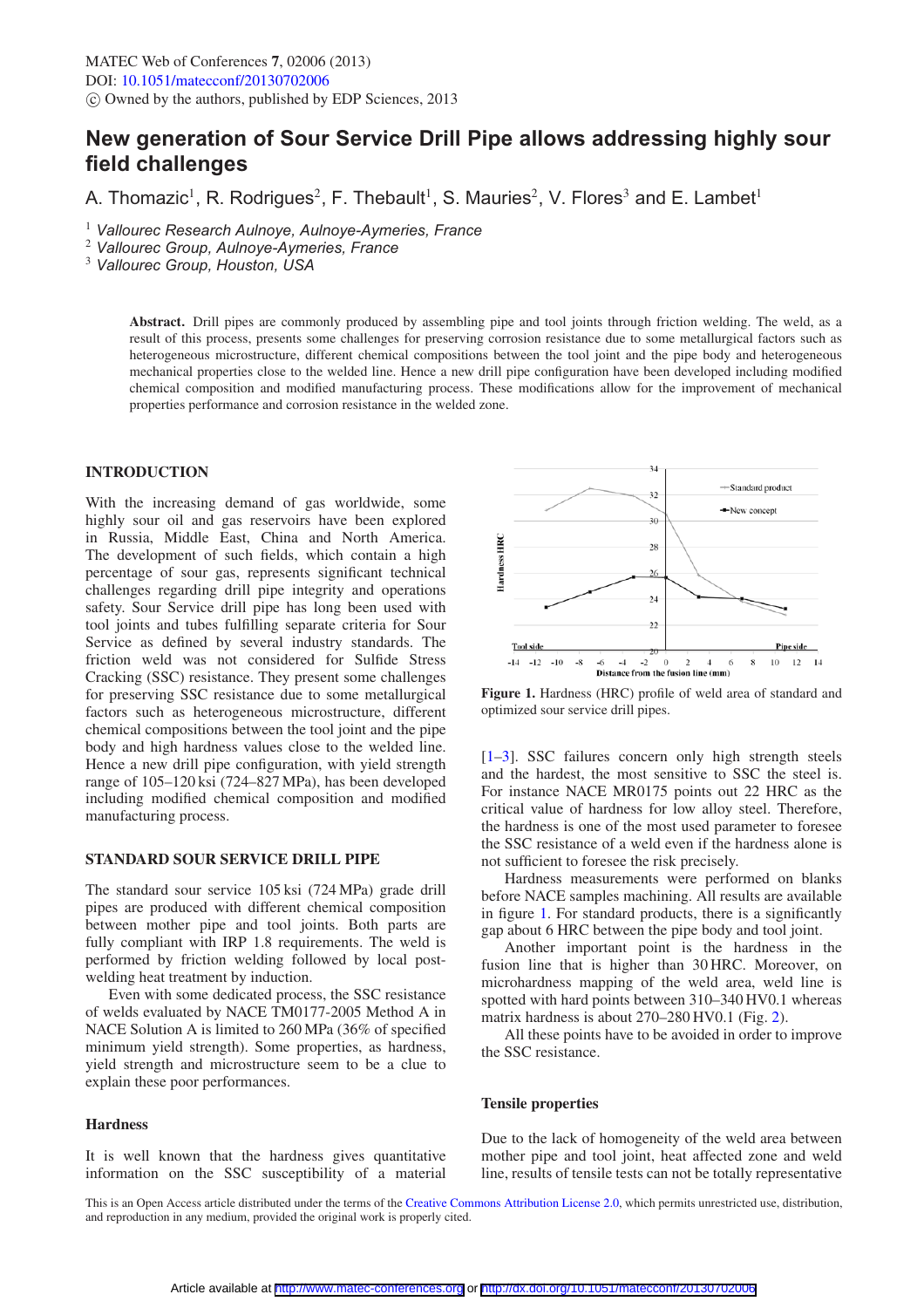<span id="page-1-0"></span>

**Figure 2.** Microhardness (HV0.1) mapping of weld area of standard sour service drill pipes.

of the weld. In most cases, the weld shows harder areas than a complete drill pipes. That's why we decided to implement a new tensile specimen with reduced gauge length (20 mm) and diameter (4 mm), more related to NACE specimen dimensions and focused only on weld area. Whereas standard tensile specimens achieve yield strength (YS) about 740 MPa (fracture at 30 mm from weld), the sub-size samples are more representative of the weld with YS above 900 MPa (fracture close to weld line). This result is compliant with the hard zone detected by microhardness mapping, and illustrates the SSC susceptibility of the weld.

### **Microstructure**

Apart from weld area, microstructure consists of tempered martensite. Due to the different chemical composition and welding process, Heat Affected Zone (HAZ) and weld line have heterogeneous microstructure, even after appropriate heat-treatment.

#### **Results on sour service properties**

The reason for the low performance in the weld can be easily explained by the high hardness and high yield strength close to the fusion line combined with heterogeneous microstructure due to the different chemical composition.

#### **OPTIMIZED SOUR SERVICE DRILL PIPE**

To increase the corrosion resistance in the weld zone, some improvements have been done on the chemistry, friction weld process and post-welding heat treatment. All these parameters are key factors for SSC resistance improvements. Regarding the chemical composition, the

<span id="page-1-1"></span>

**Figure 3.** Microhardness (HV0.1) mapping of weld area of optimized sour service drill pipes.

goal is to get the tool joint chemistry as close as possible to the pipe body. This should decrease the heterogeneity (hardness, microstructure) of the HAZ due to a more stable post-welding heat treatment with closer chemical compositions. In addition, galvanic coupling or interdiffusion of alloying element at the fusion weld during the welding process should be avoided [\[4\]](#page-2-2). In terms of welding process and post-welding heat treatment, the goal is to reduce as much as possible the hardness of the fusion line, as explained above.

Several trials were performed with the new concept and all mechanical properties have been compared with the standard Sour Service grade.

#### **Hardness**

Hardness gap between the pipe body and the tool joint is in a reduced range of 2 HRC, including the fusion line (Fig. [1\)](#page-0-0). This is mainly due to the change in chemistry. Furthermore, the weld line is no more noticeable on microhardness mapping (Fig. [3\)](#page-1-1). That was improved by optimization of process parameters, including postwelding heat treatment.

#### **Tensile properties**

Yield strength measured by standard and sub-size samples are really close, about 715 MPa and 730 MPa respectively. This confirms the absence of hard zone in weld line.

#### **Microstructure**

Microstructure is homogeneous and consists of tempered martensite, even in HAZ. The weld line is no more obvious, and an appropriate etching is needed to reveal it more clearly. Grain size is homogeneous from tool part to pipe body and around 8–9.